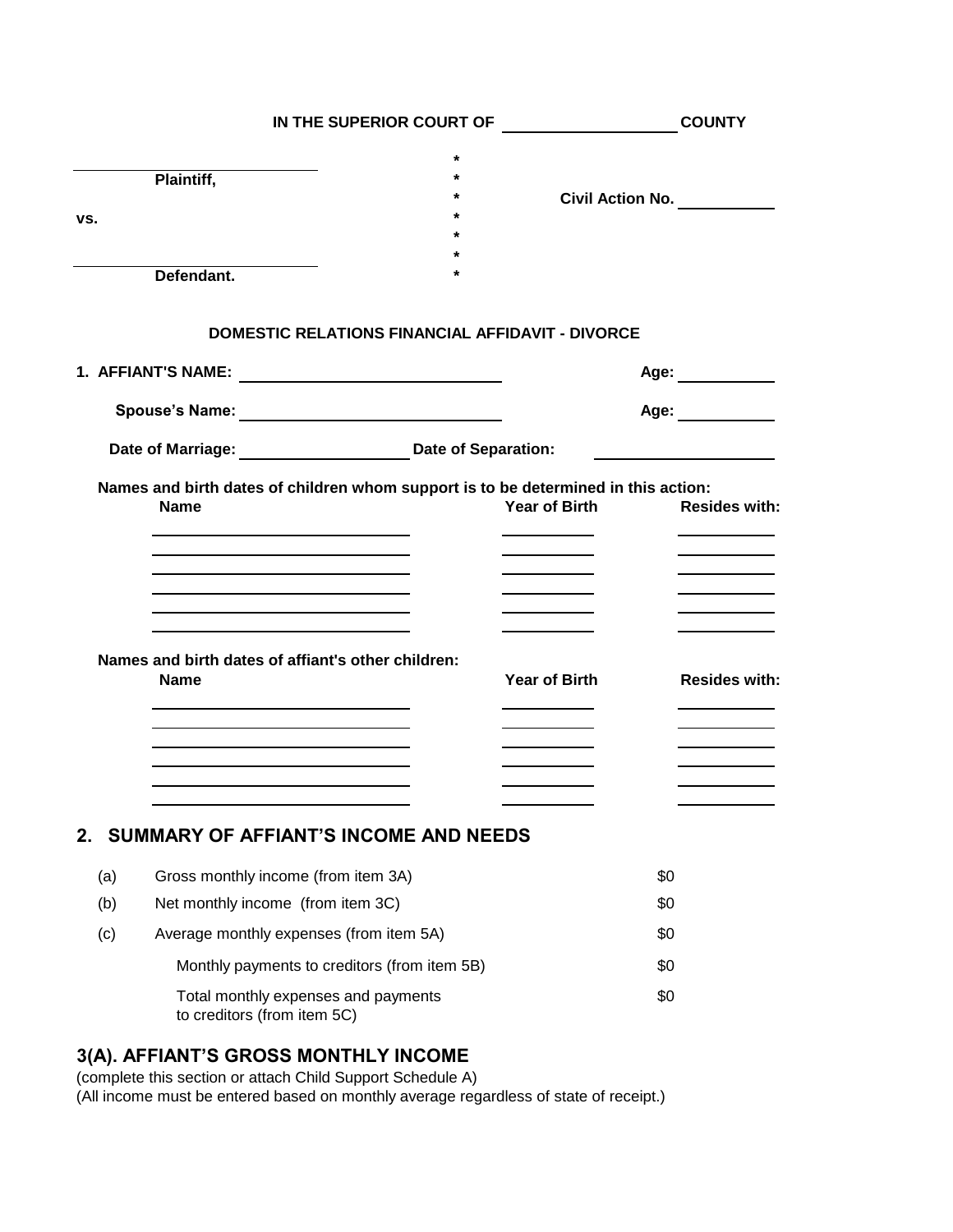| Salary or Wages                                                                                                                                                                                                             | \$                                                                                                                                                                                                                                                                                                                                                                                                                              |   |
|-----------------------------------------------------------------------------------------------------------------------------------------------------------------------------------------------------------------------------|---------------------------------------------------------------------------------------------------------------------------------------------------------------------------------------------------------------------------------------------------------------------------------------------------------------------------------------------------------------------------------------------------------------------------------|---|
| Commissions, Fees, Tips                                                                                                                                                                                                     | $\frac{1}{2}$                                                                                                                                                                                                                                                                                                                                                                                                                   |   |
| Income from self employment, partnership, close corporations,<br>and independent contracts (gross receipts minus ordinary and<br>necessary expenses required to produce income)<br>ATTACH SHEET ITEMIZING YOUR CALCULATIONS | $\frac{1}{\sqrt{2}}$                                                                                                                                                                                                                                                                                                                                                                                                            |   |
| Rental Income (gross receipts minus ordinary and necessary<br>expenses required to produce income)<br>ATTACH SHEET ITEMIZING YOUR CALCULATIONS                                                                              | $\sim$                                                                                                                                                                                                                                                                                                                                                                                                                          |   |
| <b>Bonuses</b>                                                                                                                                                                                                              |                                                                                                                                                                                                                                                                                                                                                                                                                                 |   |
| <b>Overtime Payments</b>                                                                                                                                                                                                    | $\frac{1}{2}$                                                                                                                                                                                                                                                                                                                                                                                                                   |   |
| Severance Pay                                                                                                                                                                                                               | $\frac{1}{2}$                                                                                                                                                                                                                                                                                                                                                                                                                   |   |
| Recurring Income from Pensions or Retirement Plans                                                                                                                                                                          | $\frac{1}{2}$                                                                                                                                                                                                                                                                                                                                                                                                                   |   |
| Interest and dividends                                                                                                                                                                                                      |                                                                                                                                                                                                                                                                                                                                                                                                                                 |   |
| <b>Trust Income</b>                                                                                                                                                                                                         | $\frac{1}{\sqrt{2}}$                                                                                                                                                                                                                                                                                                                                                                                                            |   |
| <b>Income from Annuities</b>                                                                                                                                                                                                |                                                                                                                                                                                                                                                                                                                                                                                                                                 |   |
| <b>Capital Gains</b>                                                                                                                                                                                                        | $\frac{1}{\sqrt{1-\frac{1}{2}}\sqrt{1-\frac{1}{2}}\sqrt{1-\frac{1}{2}}\sqrt{1-\frac{1}{2}}\sqrt{1-\frac{1}{2}}\sqrt{1-\frac{1}{2}}\sqrt{1-\frac{1}{2}}\sqrt{1-\frac{1}{2}}\sqrt{1-\frac{1}{2}}\sqrt{1-\frac{1}{2}}\sqrt{1-\frac{1}{2}}\sqrt{1-\frac{1}{2}}\sqrt{1-\frac{1}{2}}\sqrt{1-\frac{1}{2}}\sqrt{1-\frac{1}{2}}\sqrt{1-\frac{1}{2}}\sqrt{1-\frac{1}{2}}\sqrt{1-\frac{1}{2}}\sqrt{1-\frac{1}{2}}\sqrt{1-\frac$            |   |
| Social Security Disability or Retirement Benefits                                                                                                                                                                           | $\frac{1}{2}$                                                                                                                                                                                                                                                                                                                                                                                                                   |   |
| <b>Worker's Compensation Benefits</b>                                                                                                                                                                                       |                                                                                                                                                                                                                                                                                                                                                                                                                                 |   |
| <b>Unemployment Benefits</b>                                                                                                                                                                                                | $\frac{1}{2}$                                                                                                                                                                                                                                                                                                                                                                                                                   |   |
| Judgments from Personal Injury or Other Civil Cases                                                                                                                                                                         | $\frac{1}{2}$                                                                                                                                                                                                                                                                                                                                                                                                                   |   |
| Gifts (cash or other gifts that can be converted to cash)                                                                                                                                                                   |                                                                                                                                                                                                                                                                                                                                                                                                                                 |   |
| Prizes/Lottery Winnings                                                                                                                                                                                                     | $\frac{1}{2}$                                                                                                                                                                                                                                                                                                                                                                                                                   |   |
| Alimony and maintenance from persons not in this case                                                                                                                                                                       | $\frac{1}{2}$                                                                                                                                                                                                                                                                                                                                                                                                                   |   |
| Assets which are used for support of family                                                                                                                                                                                 | $\frac{1}{\sqrt{1-\frac{1}{2}}}\frac{1}{\sqrt{1-\frac{1}{2}}}\frac{1}{\sqrt{1-\frac{1}{2}}}\frac{1}{\sqrt{1-\frac{1}{2}}}\frac{1}{\sqrt{1-\frac{1}{2}}}\frac{1}{\sqrt{1-\frac{1}{2}}}\frac{1}{\sqrt{1-\frac{1}{2}}}\frac{1}{\sqrt{1-\frac{1}{2}}}\frac{1}{\sqrt{1-\frac{1}{2}}}\frac{1}{\sqrt{1-\frac{1}{2}}}\frac{1}{\sqrt{1-\frac{1}{2}}}\frac{1}{\sqrt{1-\frac{1}{2}}}\frac{1}{\sqrt{1-\frac{1}{2}}}\frac{1}{\sqrt{1-\frac{$ |   |
| Fringe Benefits (if significantly reduce living expenses)                                                                                                                                                                   |                                                                                                                                                                                                                                                                                                                                                                                                                                 |   |
| Any other income (do NOT include means-tested Public<br>Assistance, such as TANF or food stamps)                                                                                                                            |                                                                                                                                                                                                                                                                                                                                                                                                                                 |   |
| <b>GROSS MONTHLY INCOME</b>                                                                                                                                                                                                 | S                                                                                                                                                                                                                                                                                                                                                                                                                               | 0 |
| A. Affiant's Net monthly income from employment<br>(deducting only state and federal taxes and FICA)                                                                                                                        |                                                                                                                                                                                                                                                                                                                                                                                                                                 |   |
| Affiant's pay period (i.e. weekly, monthly, etc.)                                                                                                                                                                           |                                                                                                                                                                                                                                                                                                                                                                                                                                 |   |
| Number of exemptions claimed                                                                                                                                                                                                |                                                                                                                                                                                                                                                                                                                                                                                                                                 |   |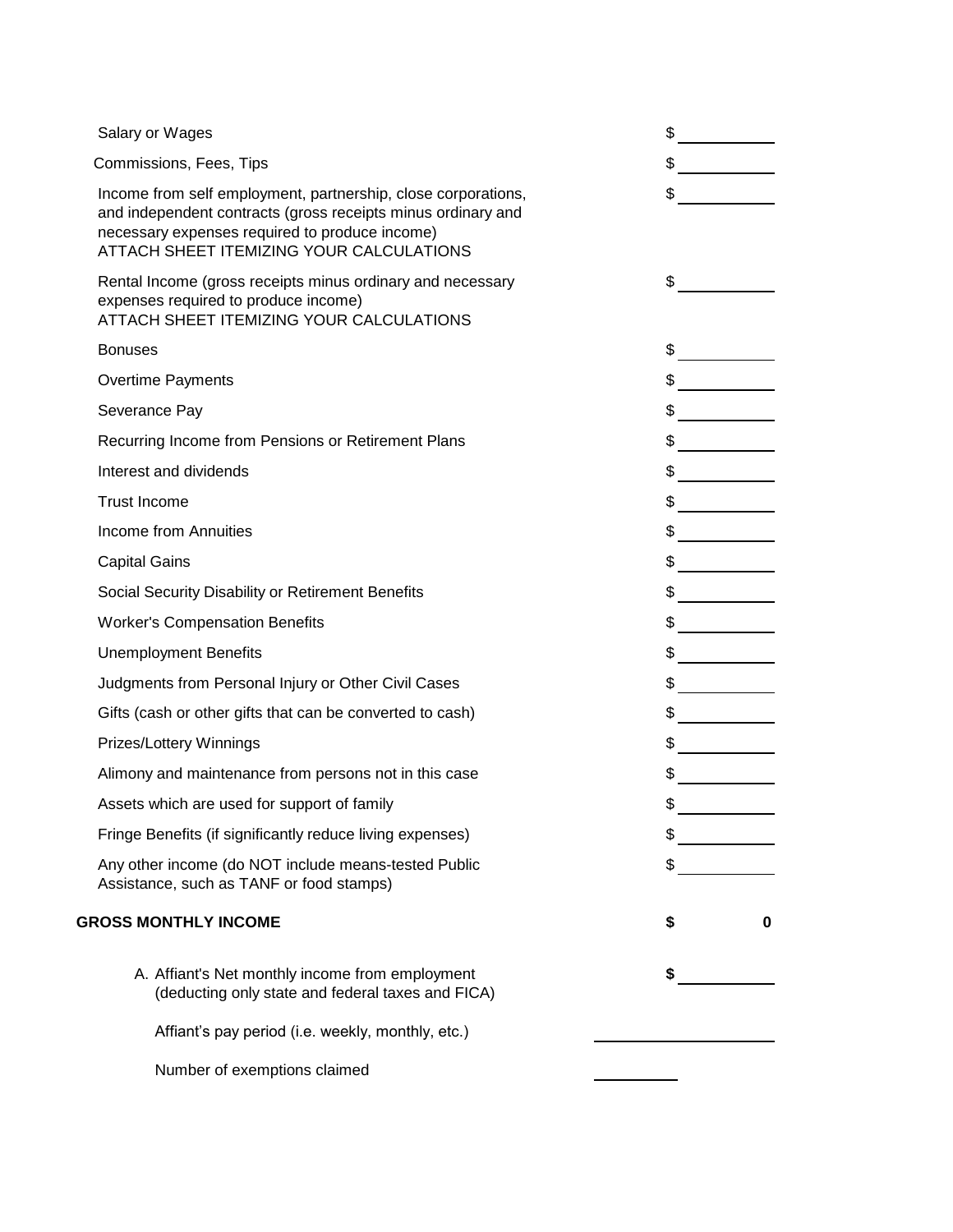### **4. ASSETS**

If you claim or agree that all or part of an asset is non-marital, indicate the non-marital portion under the appropriate spouse's column and state the amount and the basis: pre-marital, gift, inheritance, source of funds, etc.).

| <b>Description</b>                                             | Value | <b>Separate</b><br>Asset of<br><b>Husband</b> | <b>Separate</b><br><b>Asset</b><br>of Wife | <b>Basis of Claim</b>                                                                                                                                                                                                                                                                                               |
|----------------------------------------------------------------|-------|-----------------------------------------------|--------------------------------------------|---------------------------------------------------------------------------------------------------------------------------------------------------------------------------------------------------------------------------------------------------------------------------------------------------------------------|
| Cash:                                                          |       |                                               |                                            | $\frac{1}{2}$ $\frac{1}{2}$ $\frac{1}{2}$ $\frac{1}{2}$ $\frac{1}{2}$ $\frac{1}{2}$ $\frac{1}{2}$ $\frac{1}{2}$ $\frac{1}{2}$ $\frac{1}{2}$ $\frac{1}{2}$ $\frac{1}{2}$ $\frac{1}{2}$ $\frac{1}{2}$ $\frac{1}{2}$ $\frac{1}{2}$ $\frac{1}{2}$ $\frac{1}{2}$ $\frac{1}{2}$ $\frac{1}{2}$ $\frac{1}{2}$ $\frac{1}{2}$ |
| Stocks, bonds:                                                 | \$    |                                               |                                            |                                                                                                                                                                                                                                                                                                                     |
| <b>CD/Money Market:</b>                                        | \$    |                                               |                                            |                                                                                                                                                                                                                                                                                                                     |
| Bank accounts:<br>(list each account)                          |       |                                               |                                            |                                                                                                                                                                                                                                                                                                                     |
|                                                                |       |                                               |                                            | $\frac{1}{2}$ $\frac{1}{2}$ $\frac{1}{2}$ $\frac{1}{2}$ $\frac{1}{2}$ $\frac{1}{2}$ $\frac{1}{2}$ $\frac{1}{2}$ $\frac{1}{2}$ $\frac{1}{2}$ $\frac{1}{2}$ $\frac{1}{2}$ $\frac{1}{2}$ $\frac{1}{2}$ $\frac{1}{2}$ $\frac{1}{2}$ $\frac{1}{2}$ $\frac{1}{2}$ $\frac{1}{2}$ $\frac{1}{2}$ $\frac{1}{2}$ $\frac{1}{2}$ |
|                                                                | \$    |                                               |                                            |                                                                                                                                                                                                                                                                                                                     |
|                                                                | \$    |                                               |                                            |                                                                                                                                                                                                                                                                                                                     |
|                                                                |       |                                               |                                            | $\frac{1}{2}$ $\frac{1}{2}$ $\frac{1}{2}$ $\frac{1}{2}$ $\frac{1}{2}$ $\frac{1}{2}$ $\frac{1}{2}$ $\frac{1}{2}$ $\frac{1}{2}$ $\frac{1}{2}$ $\frac{1}{2}$ $\frac{1}{2}$ $\frac{1}{2}$ $\frac{1}{2}$ $\frac{1}{2}$ $\frac{1}{2}$ $\frac{1}{2}$ $\frac{1}{2}$ $\frac{1}{2}$ $\frac{1}{2}$ $\frac{1}{2}$ $\frac{1}{2}$ |
| <b>Retirement Pensions,</b><br>401K, IRA or Profit<br>Sharing: | \$    |                                               |                                            |                                                                                                                                                                                                                                                                                                                     |
| Money owed you:                                                | \$    |                                               |                                            |                                                                                                                                                                                                                                                                                                                     |
| <b>Real Estate</b>                                             |       |                                               |                                            |                                                                                                                                                                                                                                                                                                                     |
| Home:                                                          |       |                                               |                                            | $\frac{1}{2}$ $\frac{1}{2}$ $\frac{1}{2}$ $\frac{1}{2}$ $\frac{1}{2}$ $\frac{1}{2}$ $\frac{1}{2}$ $\frac{1}{2}$ $\frac{1}{2}$ $\frac{1}{2}$ $\frac{1}{2}$ $\frac{1}{2}$ $\frac{1}{2}$ $\frac{1}{2}$ $\frac{1}{2}$ $\frac{1}{2}$ $\frac{1}{2}$ $\frac{1}{2}$ $\frac{1}{2}$ $\frac{1}{2}$ $\frac{1}{2}$ $\frac{1}{2}$ |
| debt owed:                                                     |       |                                               |                                            | $\frac{1}{2}$ $\frac{1}{2}$ $\frac{1}{2}$ $\frac{1}{2}$ $\frac{1}{2}$ $\frac{1}{2}$ $\frac{1}{2}$ $\frac{1}{2}$ $\frac{1}{2}$ $\frac{1}{2}$ $\frac{1}{2}$ $\frac{1}{2}$ $\frac{1}{2}$ $\frac{1}{2}$ $\frac{1}{2}$ $\frac{1}{2}$ $\frac{1}{2}$ $\frac{1}{2}$ $\frac{1}{2}$ $\frac{1}{2}$ $\frac{1}{2}$ $\frac{1}{2}$ |
| Other:                                                         |       |                                               |                                            | $\frac{1}{2}$ $\frac{1}{2}$ $\frac{1}{2}$ $\frac{1}{2}$ $\frac{1}{2}$ $\frac{1}{2}$ $\frac{1}{2}$ $\frac{1}{2}$ $\frac{1}{2}$ $\frac{1}{2}$ $\frac{1}{2}$ $\frac{1}{2}$ $\frac{1}{2}$ $\frac{1}{2}$ $\frac{1}{2}$ $\frac{1}{2}$ $\frac{1}{2}$ $\frac{1}{2}$ $\frac{1}{2}$ $\frac{1}{2}$ $\frac{1}{2}$ $\frac{1}{2}$ |
| debt owed:                                                     | \$    |                                               |                                            | <u> 1989 - Johann Harry Harry Harry Harry Harry Harry Harry Harry Harry Harry Harry Harry Harry Harry Harry Harry</u>                                                                                                                                                                                               |
| Automobile                                                     |       |                                               |                                            |                                                                                                                                                                                                                                                                                                                     |
| Vehicle 1:                                                     | \$    |                                               |                                            |                                                                                                                                                                                                                                                                                                                     |
| debt owed:                                                     | \$    |                                               |                                            | <u> 1989 - Johann Johann Johann Johann Johann Johann Johann Johann Johann Johann Johann Johann Johann Johann Joh</u>                                                                                                                                                                                                |
| Vehicle 2:                                                     | \$    |                                               |                                            |                                                                                                                                                                                                                                                                                                                     |
| debt owed:                                                     | \$    | <u> 1980 - Andrea Andrew Maria (h. 1980).</u> |                                            |                                                                                                                                                                                                                                                                                                                     |
| Life insurance<br>(net cash value)                             | \$    |                                               |                                            |                                                                                                                                                                                                                                                                                                                     |
| Furniture/Furnishings:                                         | \$    |                                               |                                            | <u> 2002 - Jan Barristo, presidente por estas en la provincia de la provincia de la provincia de la provincia de</u>                                                                                                                                                                                                |
| Jewelry:                                                       | \$    |                                               |                                            |                                                                                                                                                                                                                                                                                                                     |
| Collectibles                                                   | \$    |                                               |                                            |                                                                                                                                                                                                                                                                                                                     |
|                                                                |       |                                               |                                            |                                                                                                                                                                                                                                                                                                                     |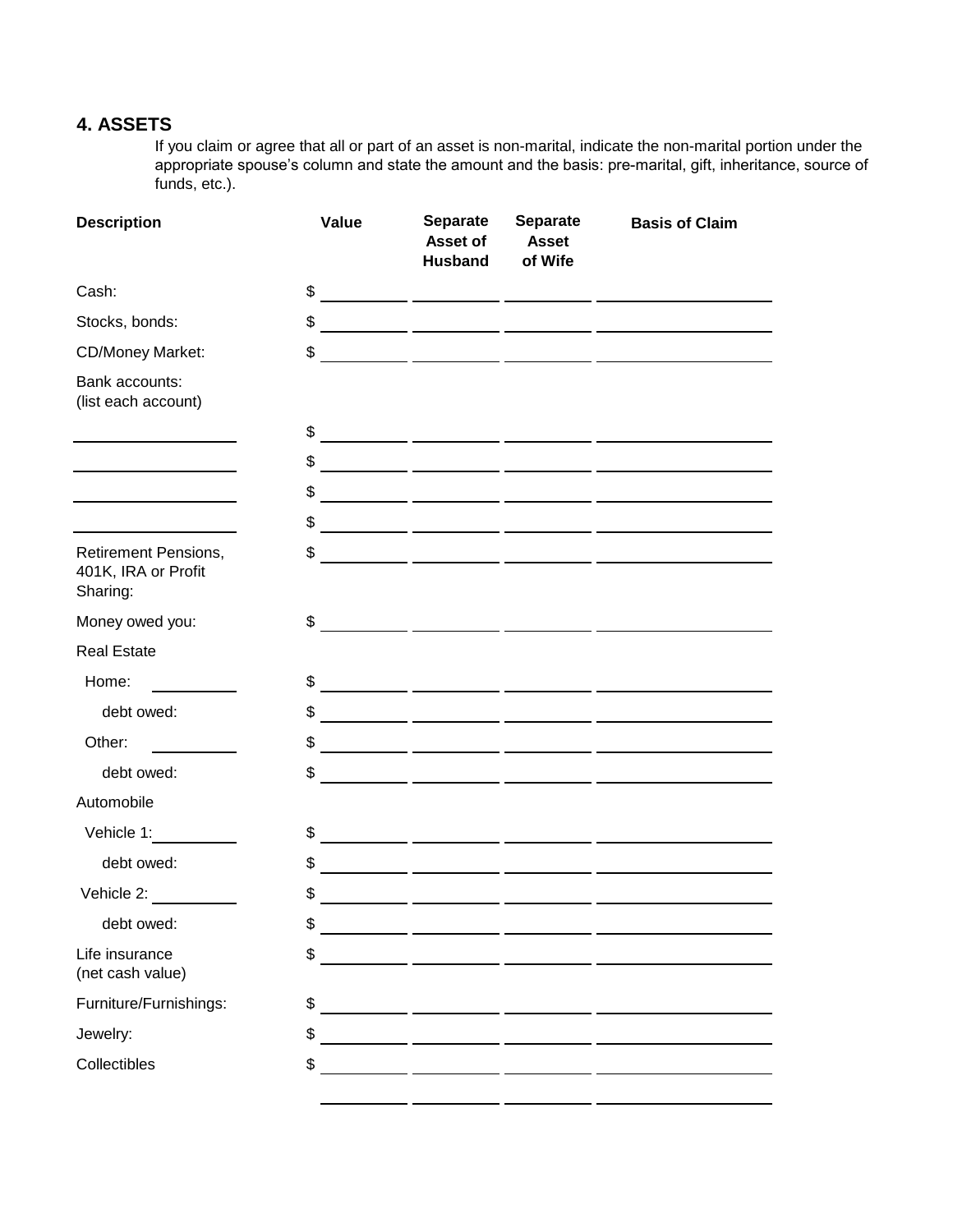| <b>Other Assets</b> |     |     |           |  |
|---------------------|-----|-----|-----------|--|
|                     | ۰D  |     |           |  |
|                     | æ   |     |           |  |
|                     |     |     |           |  |
| <b>TOTAL ASSETS</b> | \$0 | \$0 | <b>SO</b> |  |

# **5. A. AVERAGE MONTHLY EXPENSES**

### **HOUSEHOLD**

| Mortgage or rent payments:     | Repairs                      |
|--------------------------------|------------------------------|
| Property taxes:                | Tags & license               |
| Homeowners/Renter Insurance:   | Insurance                    |
| Electricity:                   | <b>CHILDREN EXPENSES</b>     |
| Water:                         | Child care                   |
| Garbage & Sewer:               | School tuition               |
| Telephone:                     | School supplies/expenses     |
| <b>Residential Line:</b>       | Lunch Money                  |
| Cellular Telephone:            | Allowance                    |
| Gas:                           | Clothing                     |
| Repairs & maintenance:         | <b>Diapers</b>               |
| Lawn Care:                     | Medical, dental prescription |
| Pest control:                  | Grooming/hygiene             |
| Cable TV:                      | Gifts                        |
| Misc. household/grocery items: | Entertainment                |
| Meals outside of home:         | <b>Activities</b>            |
| Other:                         | <b>OTHER INSURANCE</b>       |
| <b>AUTOMOBILE</b>              | Health                       |
| Gasoline & oil                 | Child(ren)'s portion:        |
| Repairs                        | Dental:                      |
| Auto Tags & license            | Child(ren)'s portion:        |
| Insurance                      | Vision:                      |
| <b>OTHER VEHICLES</b>          | Child(ren)'s portion:        |
| (Boats, trailers, RVs, etc.)   | Life:                        |
| Gasoline & oil                 | Relation of Beneficiary:     |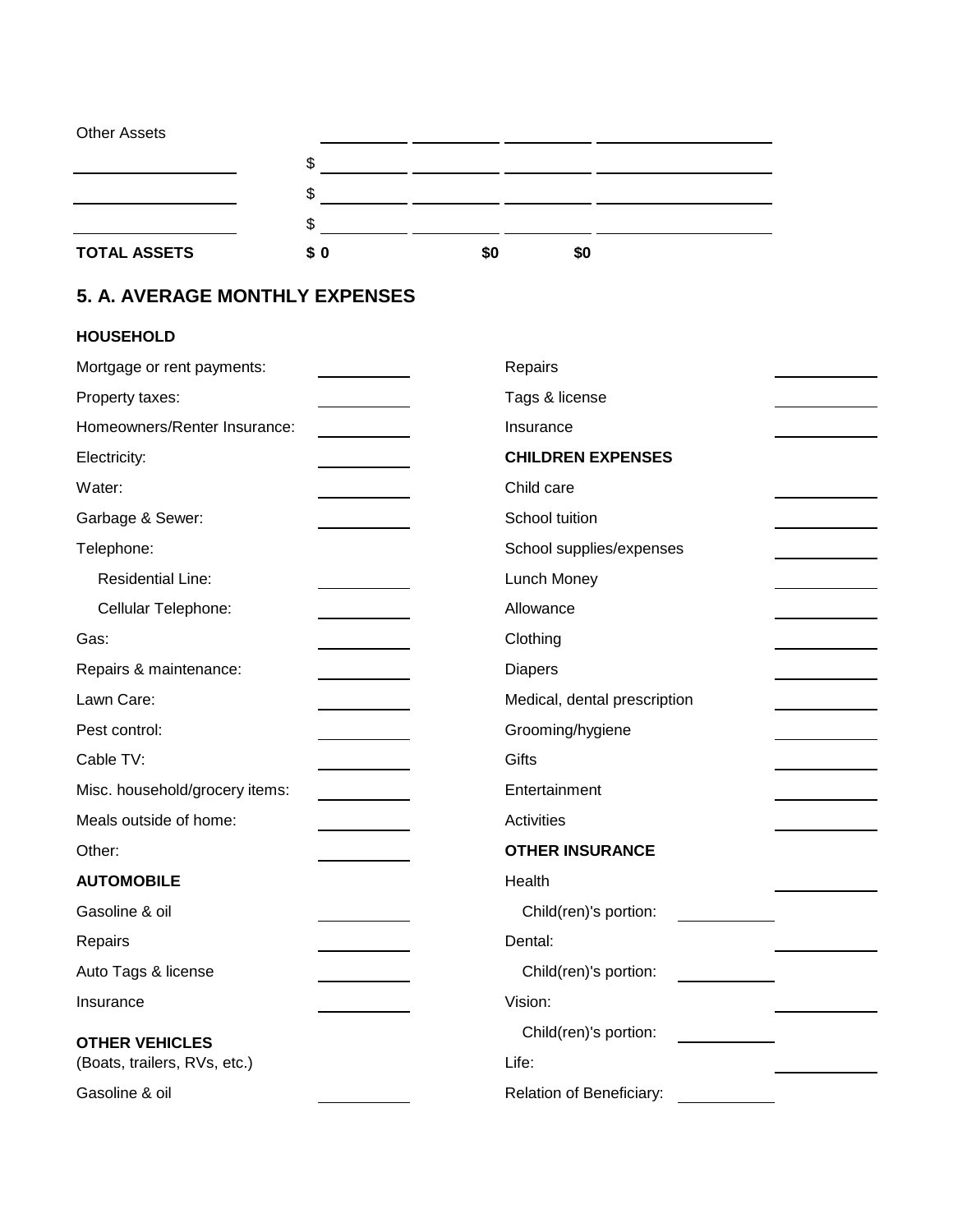| <b>OTHER INSURANCE(cont.)</b>      | Recreational Expenses (eg., fitness)  |
|------------------------------------|---------------------------------------|
| <b>Disability</b>                  | Vacations                             |
| Other(Specify):                    | <b>Travel Expenses for Visitation</b> |
|                                    | <b>Publications</b>                   |
|                                    | Dues, clubs                           |
| <b>AFFIANT'S OTHER EXPENSES</b>    | Religious and charities               |
| Dry cleaning and laundry           | Pet Expenses                          |
| Clothing                           | Alimony paid to former spouse         |
| Medical, dental, prescription      | Child Support paid for other children |
| (out of pocket/uncovered expenses) | Date of Initial Order                 |
| Affiant's gifts (special holidays) | Other (attach sheet)                  |
| Entertainment                      |                                       |

#### **TOTAL AVERAGE MONTHLY EXPENSES**  $\qquad \qquad$  \$0

### **B. PAYMENTS TO CREDITORS**

| To whom: | <b>Monthly</b><br><b>Payment</b> | <b>Balance</b><br><b>Due</b> | Joint | (please check one) | <b>Plaintiff</b> Defendant |
|----------|----------------------------------|------------------------------|-------|--------------------|----------------------------|
|          |                                  |                              |       |                    |                            |
|          |                                  |                              |       |                    |                            |
|          |                                  |                              |       |                    |                            |
|          |                                  |                              |       |                    |                            |
|          |                                  |                              |       |                    |                            |
|          |                                  |                              |       |                    |                            |
|          |                                  |                              |       |                    |                            |
|          |                                  |                              |       |                    |                            |
|          |                                  |                              |       |                    |                            |
|          |                                  |                              |       |                    |                            |

#### **TOTAL MONTHLY PAYMENT TO CREDITORS**  $\qquad$  \$0

## **(C). GRAND TOTAL MONTHLY EXPENSES \$0**